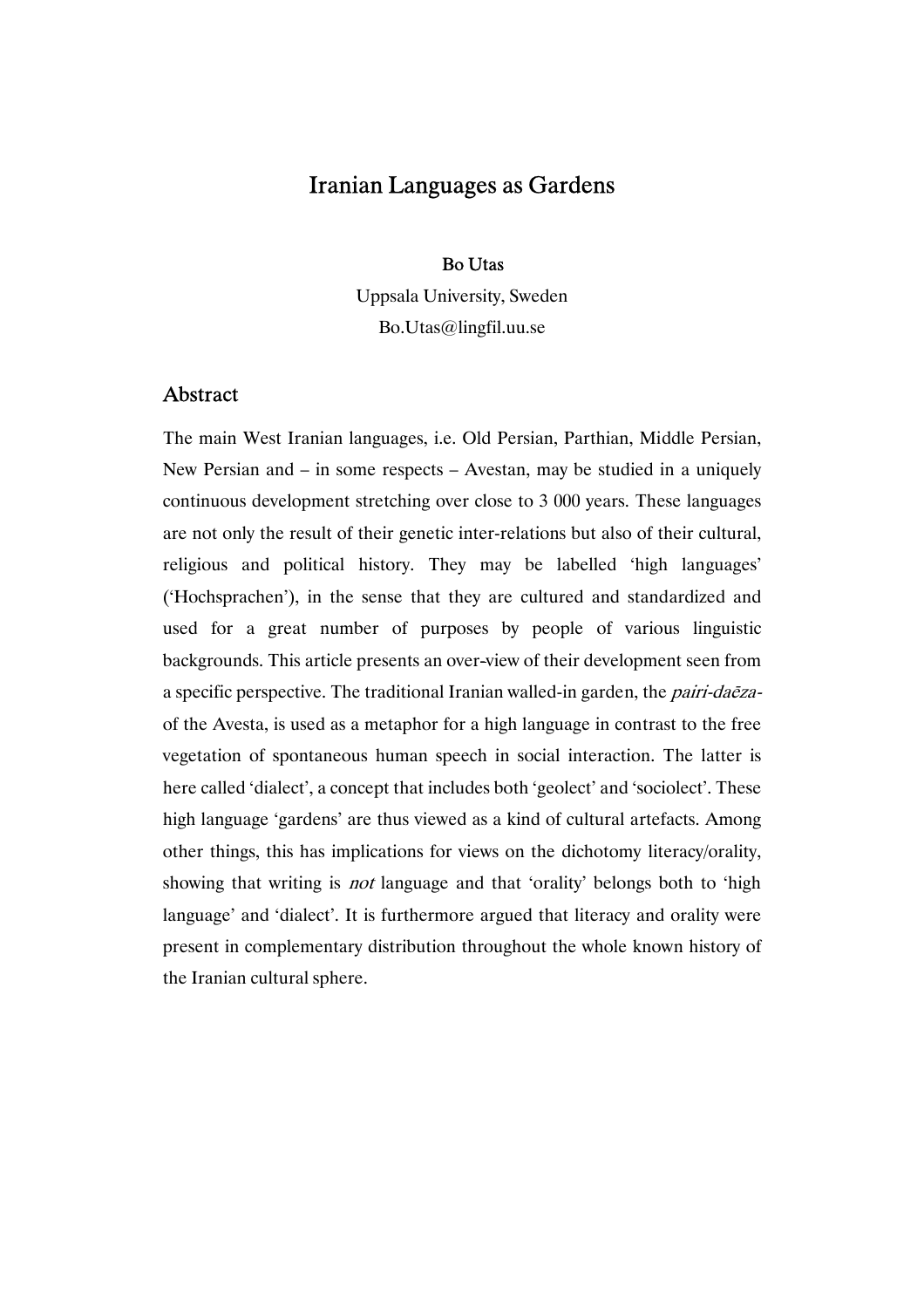The enclosed garden is an age-old cultural phenomenon in Iran. It is common knowledge that the international word 'paradise', based on a Classical Greek parádeisos, goes back to Avestan pairi-daēza-, 'eine rings-, rundum gehende, sich zusammenschliessende Umwallung, Ummauerung' as Bartholomae has it in his Altiranisches Wörterbuch (1904: col. 865), i. e. something walled-in. It is perhaps less ready knowledge that the regular New Persian development of this word is  $p\bar{a}l\bar{z}z$  (classical  $p\bar{a}l\bar{e}z$ , nowadays meaning 'kitchen-garden', 'melon-bed') (Horn 1893: 63, no 279), and that firdaus is a later re-borrowing from Greek.<sup>1</sup> One of the candidates for the original paradise is Takht-i Sulaimān, i.e. the old Ganzaka or Shīz, in Azerbaijan (Ringbom 1951: 86-91 et pass.; Ringbom 1958; Wikander 1946: 100 et pass.). This structure was situated on the top of an old volcano, where a small central crater lake fed streams that ran in the four directions down through what seems to have been a walled-in garden. For the sake of the metaphoric use I am going to make here of the garden, it is essential that it is walled-in, that it is separated from the wild vegetation outside. It is irrigated, cultivated, ordered and refined – perhaps through centuries or even millennia. It is what is called in Arabic an *hadiqa* (from the Arabic verb *hadaqa*, which corresponds rather precisely to the Avestan pairi-daēza-).

Here I shall use the walled-in garden as a metaphor for a language, not any kind of language but a 'high language', a cultured language (at times written, at times not), like Persian, Latin, English and Mandarin Chinese. Gardens are cultivated by their gardeners in the same way as languages by language masters and grammarians. The gardener/grammarian prunes the wild, freely growing linguistic flora into a neat language garden. Even if this may seem an impersonal process, it is obvious that people of flesh and blood run it – although often anonymously. They are the ones who work with shaping and normalizing their cultural language and its written representations as well as

<sup>&</sup>lt;sup>1</sup> The Persian word *pardis*, used in the sense of 'garden' generally and in specific modern usages such as 'university campus', seems to be a recent innovation based on the old *pairi-daeza-*.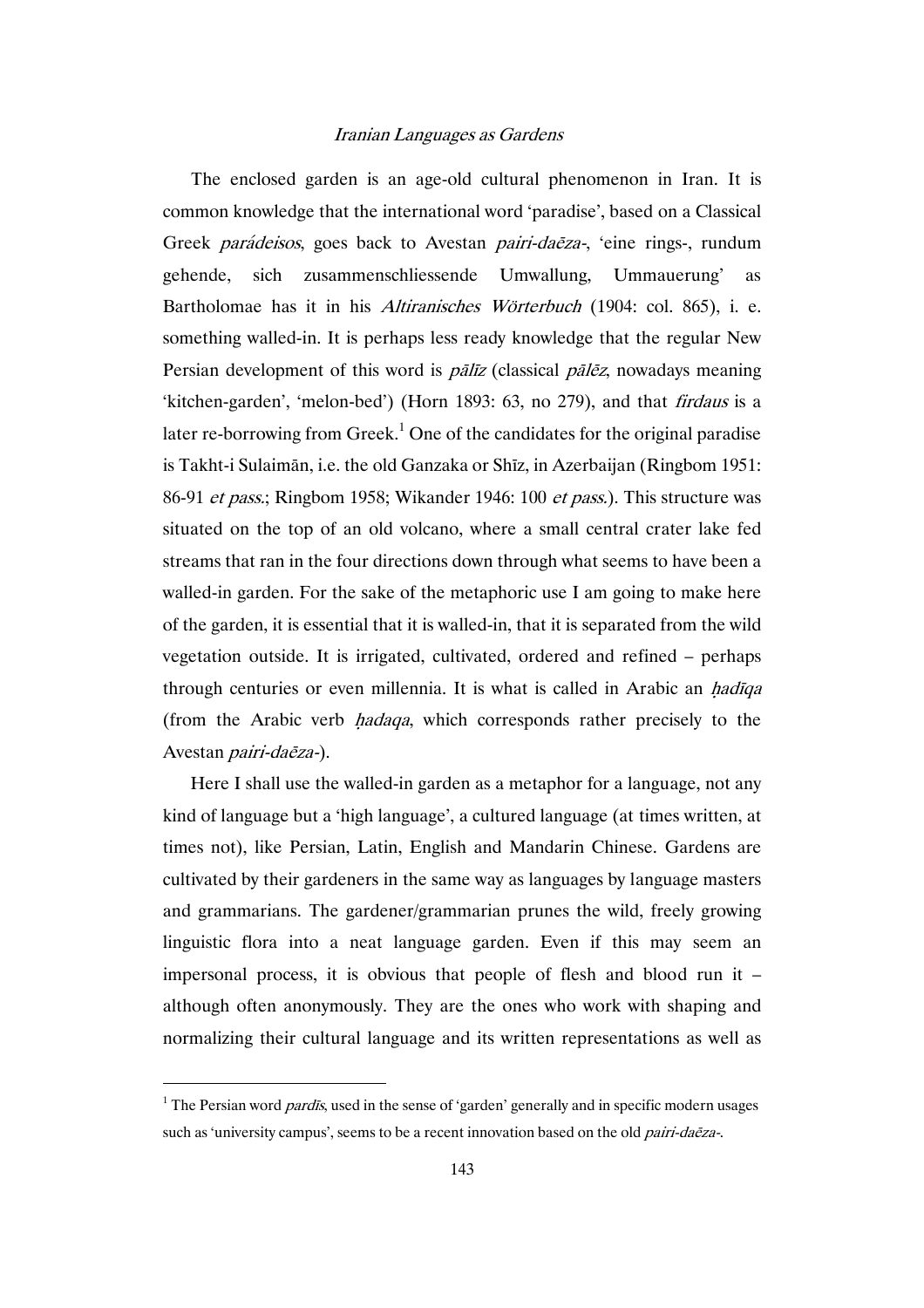those workers in the vineyard who analyse and describe this language, i.e. the grammarians, the linguists – descriptive as well as prescriptive. Both kinds are occupied with questions of right or wrong, what belongs inside the fence and what should stay outside in the free vegetation – where right or wrong does not exist. Thus we are always weeding our gardens!

In the dawn of preserved grammatical thinking we see analysts like Pānini in the 4<sup>th</sup> century BCE in India and Dionysios Thrax some 200 years later in Alexandria. A couple of years ago I was looking in vain for traces of Thrax in what is now called the new Bibliotheca Alexandrina, but the spirit of his Techne  $grammatik\tilde{e}$  ('the art of letters') was perhaps still hovering over the facade of this huge, newly erected building, because it is inscribed with words from languages from all over the world – written words. Obviously language masters were active long before Pāṇini and Thrax, although they were rarely known by name. The old high languages, which are known from something like 5 000 years ago, hardly came into being without conscious activities by individuals in order to achieve minimal variation, standardization and a certain order of linguistic forms. In this way our predecessors could bring about languages that were such that messages could be memorized – or recorded – and thus passed on to others, more or less verbatim. We do not know much about how that was done, but we can draw some conclusions from what we know about standardization processes that have taken place lately.

The oldest known Iranian languages are no exception in this respect. We know neither time nor place of the language masters, their gardeners, so to speak, who shaped them. There was the Median language, which we know only by loan-words and hearsay, Old Persian, of which we have only access to some 6 500 words of running text, and the often abstruse Avestan. We do not know how they came into being, but at least as regards Old Persian and Avestan we may conclude that they were settled high languages – cultivated gardens, using my metaphor – with standardized case forms in the declination, regular verbal forms in the conjugation and reasonably pruned syntax and hypotax (although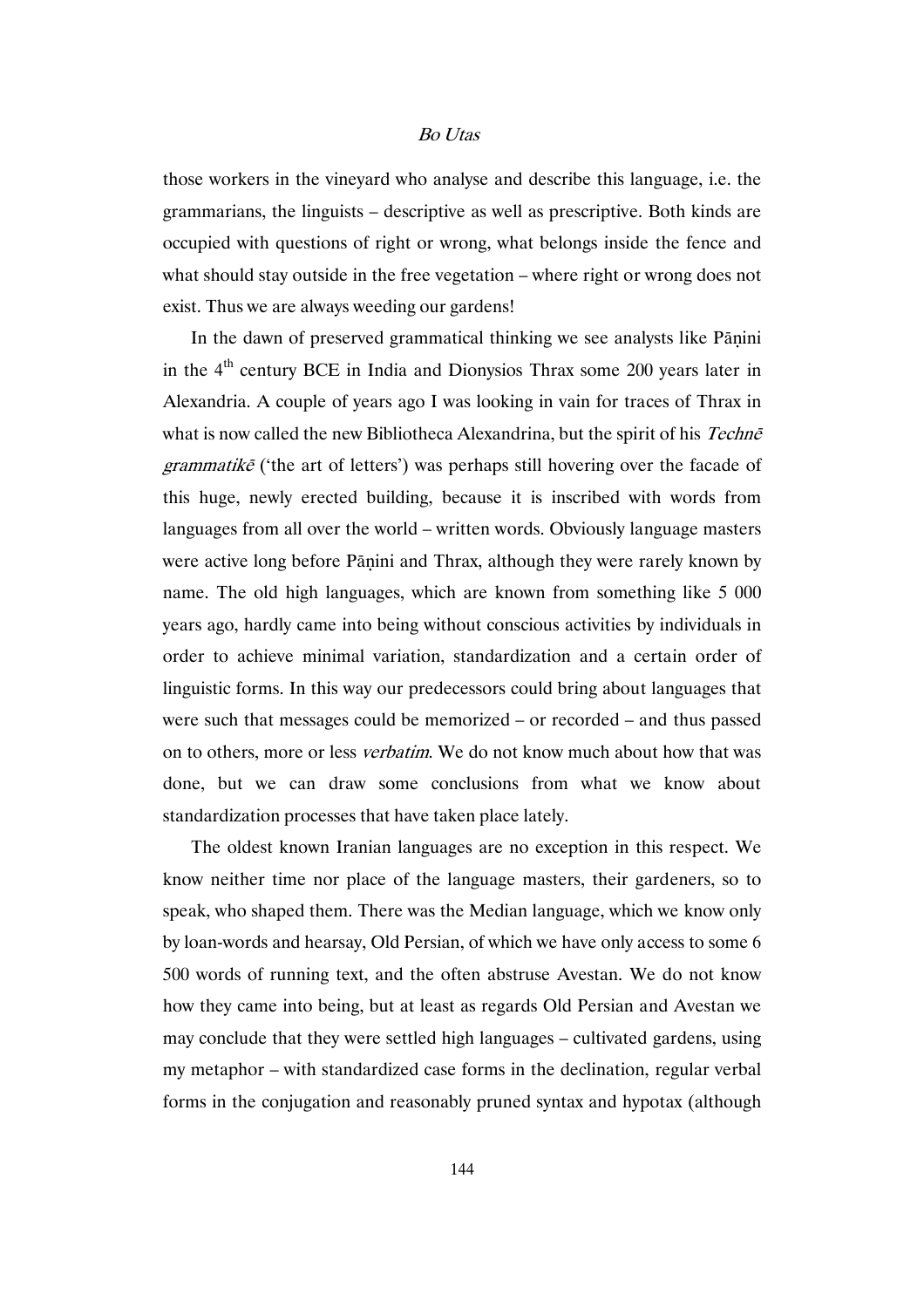conjunctions exhibit a rather wild growth in both languages). Here I must point out something that is self-evident but still often over-looked: We have no direct access to these languages, only to the written specimens that happen to be preserved down to our days, and the writing is not the language. It should rather be regarded as something like musical scores of sounded statements. The perhaps greatest Swedish poet of the  $20<sup>th</sup>$  century, Gunnar Ekelöf, expressed this with the following words: "A text, of any kind, is nothing but a sort of musical score of ideograms combined with phonetic instructions" (Ekelöf 1971: 240; my translation).

The three just mentioned Old Iranian languages demonstrate this nicely. No writing is known for Median – perhaps there never was one, or we have not been fortunate enough to find any specimens of it. That does not mean that there was no Median high language. Old Persian was written with an especially composed cuneiform syllabary, but, strangely enough, that writing seems to have been used only rarely for practical purposes. In the administration they used instead Elamite, Babylonian and Aramaic. Avestan, finally, was probably never written at all during the first millennium of its use. These "holy scriptures" were originally not memorized in writing but for ages passed on through oral tradition. When they finally were written down, perhaps first in the  $6<sup>th</sup>$  century CE, it was in a writing system that carefully registered how they should be recited (with no less than 34 consonant signs and 14 vowel signs). This Avestan alphabet must have been created by veritable language masters, but these masters have left no individual trace behind – no phonetic or grammatical treatises, only a couple of bilingual word-lists. The oldest known manuscripts are only from the  $13<sup>th</sup>$  century CE, and still some people think that in them we can find certain evidence of how Zoroaster and his community spoke some time around 1 000 BCE! Whatever kind of language this Avestan may have been, it could not have been a spoken language in daily life. It was rather a ritual language that had crystallized already many centuries before the composition of the texts that we now call the Avesta (Utas 2005: 66).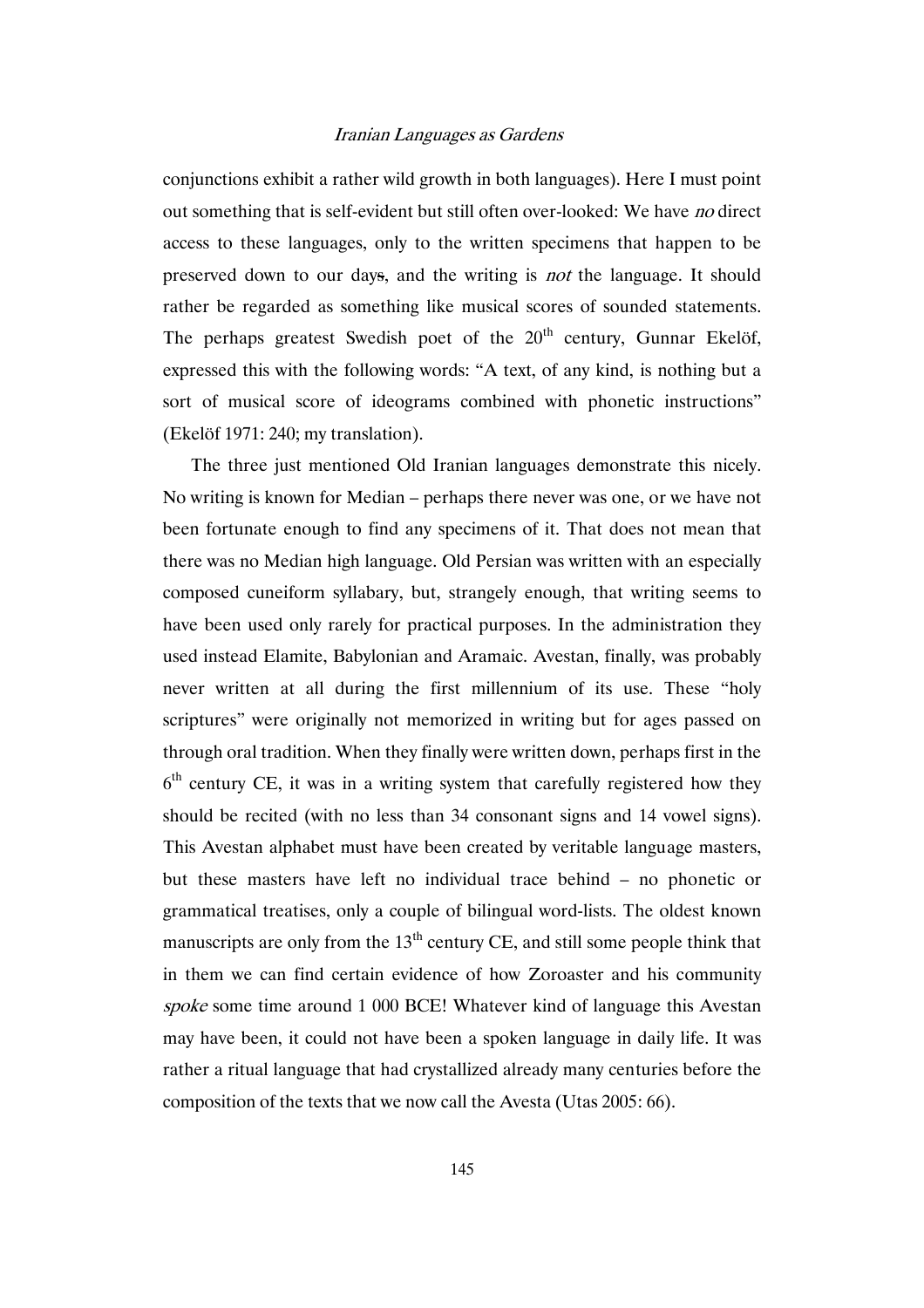How were these "linguistic gardens" established? – The Median dynasty, which ruled over north-western Iran from around 700 BCE (with Ecbatana/Hamadan as its capital), had freed itself from Assyrian sovereignty, defeated Urartu and together with the Babylonians overthrown Assyrian power and conquered Nineve (612 BCE). From this historical map it should be possible to get clues about what shaped the political culture of the Medes and thereby contributed to the formation of a Median high language – or at least the beginnings of one. Therefore, one would expect that the Medes introduced some kind of writing system like their models, but that writing remains unknown. This Median language should have been formed on the basis of spoken varieties ('dialects') of a north-western type, most probably in order that the dialect of the ruling family, clan or tribe was launched as some kind of supralectal prestige variety. Then this prestige variety must have been standardized in such a way that it became fit for use in laws, decrees, administration and political – possibly also religious – rituals. As for what we nowadays would call literature we have few clues, but it seems most likely that Iranian narration and epics at that time were completely oral. Vague references in old Greek sources point in that direction, like the story about the Median prince Zariadres and the Scythic princess Odatis, mentioned by Athenaios in the  $3<sup>d</sup>$  century CE (Athenaeus 1950: 13.575).

The Median Empire lasted less than two hundred years as an independent state. How much of a political apparatus and linguistic conceptualization may be accomplished in 150 years' time? When the vassal king Cyrus in the southern province of Pars defeated the Median king Astyages in the year 549 and took over Hamadan as his capital, he probably inherited a "language garden" that was rather simple, but still something to build upon. The walls had been raised and the most important plantations and paths had – so to speak – been laid out. Here was the basis of a conceptual machinery and a cultural language that was to develop and extend itself more or less continually through the following millennia, in fact up to our own days.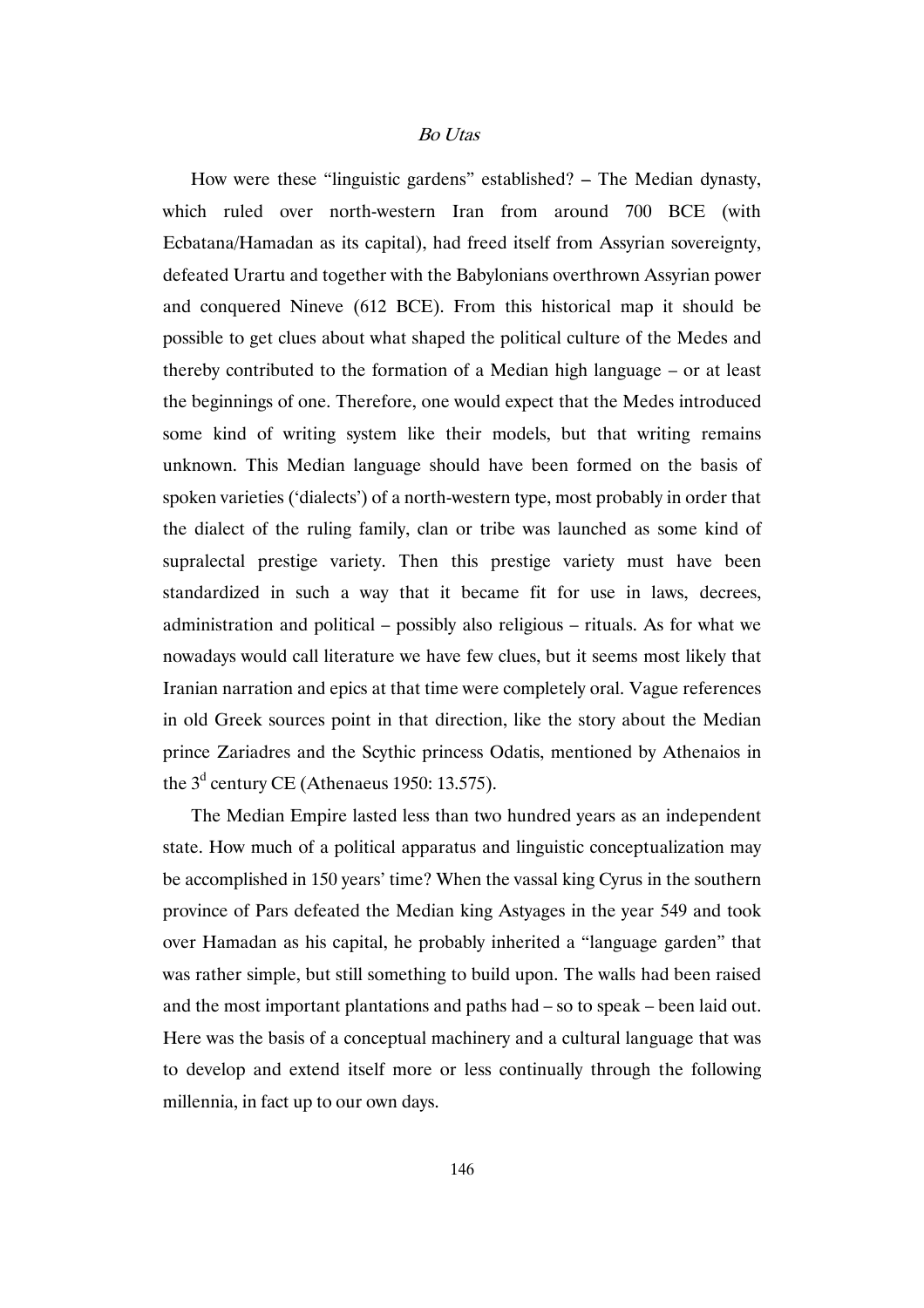Cyrus certainly introduced his own ruling culture, created in Pars under the influence of the old Elamite Anshan with traditions of written language going back more than 2000 years. When Cyrus, and after him a third cousin of his son Kambyses, i.e. Darius the Great, built an empire that stretched from India to Egypt, they also had to build a political language. The basis was probably, once more, the prestige dialect of the ruling family, this time of a south-western type. However, the Achaemenids also took over the Median administration and chancelleries and through them a political terminology and useful linguistic practices.

However, the new empire required a much bigger administrative machinery: chancelleries of all kinds - for central administration, for local management, etc. As already mentioned, the new high language, Old Persian, was written with a newly created script, a syllabic writing consisting of simple cuneiform symbols (36 signs), surely invented under the influence of the Aramaic alphabet, which at that time spread victoriously over all the Near East. Remarkably, however, it seems as if this Old Persian was mainly intended for use in monuments that proclaimed the national aspirations of the new dynasty, especially, of course, in the tri-lingual Bisutun inscription (from around 520 BCE). To judge from preserved texts (generally clay tablets), Elamite was normally used for local administration in the capitals Persepolis and Susa, and Babylonian (at least initially) in Mesopotamia – and possibly also in the third capital of the empire, Hamadan (we do not know much about this, since there have been very few excavations there). Finally, Aramaic (so called Imperial Aramaic, Reichs-Aramäisch) was used for communication with other provinces. That is what was written, but what was read?

In a famous article with the title "The alloglottography of Old Persian", Ilya Gershevitch (1979) has endeavored to prove that what *looks* like *Elamite* in Achaemenid documents, i.e. not only the writing itself but also words and grammatical elements, actually often was intended to be read out in Old Persian. Similarly, Jonas Greenfield (1985: 707-708) has pointed out that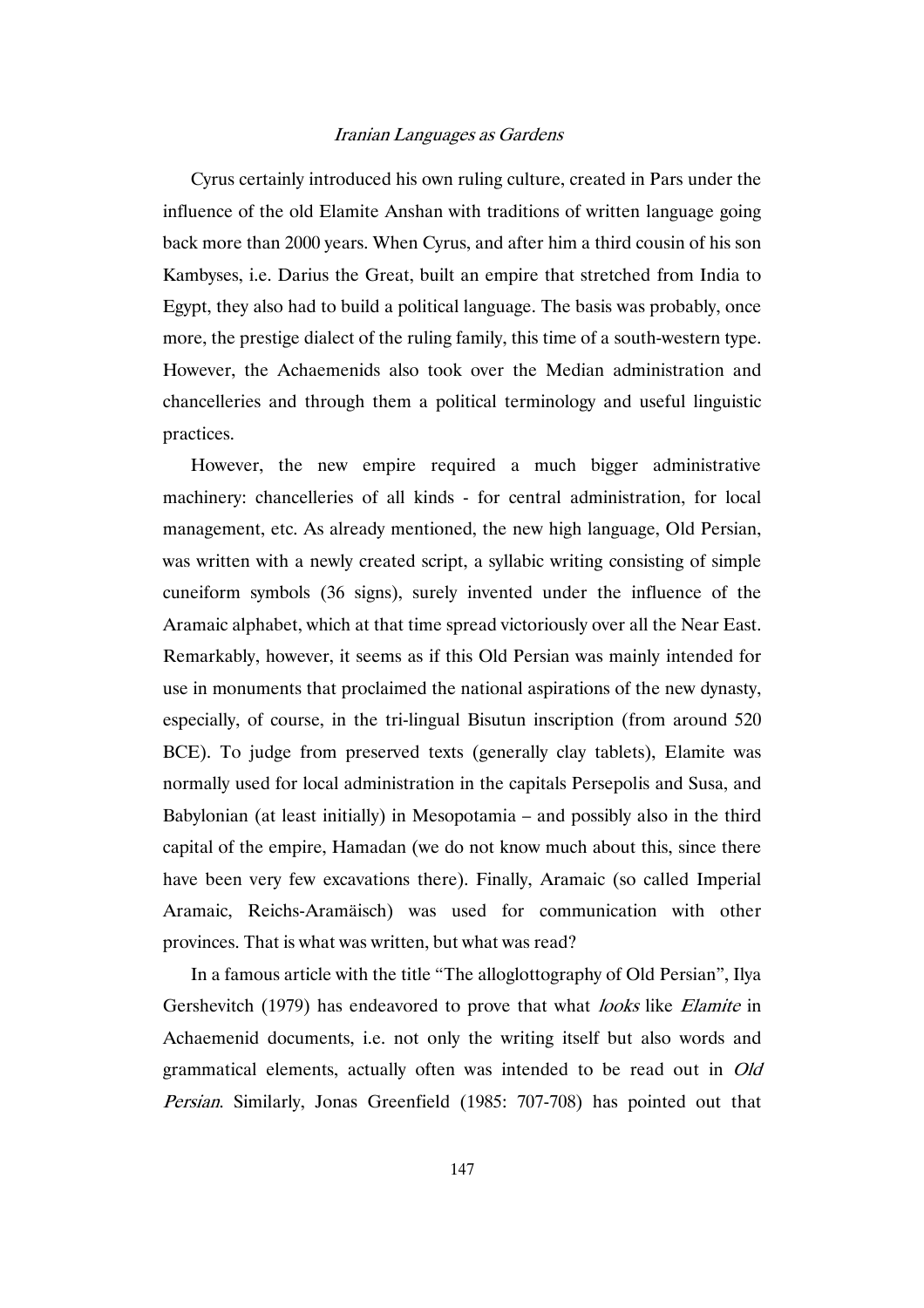Aramaic documents, found, for instance, in Egypt, also could have been intended to be read in *Old Persian*. It has even been proposed (e.g. by Gershevitch) that the administration of the whole of the Achaemenid Empire was made possible by this peculiar multi-lingual technique, namely that letters etc. from the central administration were dictated in Old Persian and written down in Aramaic, which by the receiver again could be read in Old Persian, or possibly in a local language, by the Aramaic scribes. If this is true it demonstrates clearly that what is written is not the linguistic statement itself but just a way of memorizing and transmitting this statement. It has to be "read out", i.e. "sounded" (cf. Middle and New Persian khvāndan) in order to become language.

In the Book of Esther in the Bible, there are some verses that seem to contradict this conception of Achaemenid imperial practices. According to the Bible, Esther, who was a Jewess and foster daughter of a certain Mordecai, was chosen to become the queen of Ahasuerus, the Great King of Persia. In Esther 8:9-10 we read (Oxford Univ. Press 1885):

9. "Then were the king's scribes called at that time, in the third month, which is the month of Sivan, on the three and twentieth day thereof; and it was written according to all that Mordecai commanded unto the Jews, and to the satraps, and the governors and princes of the provinces, which are from India unto Ethiopia, an hundred twenty and seven provinces according to the writing thereof, and unto every people after their language, and to the Jews according to their writing, and according to their language."

10. "And he wrote in the name of king Ahasuerus, and sealed it with the king's ring, and sent letters by posts on horseback, riding on swift steeds that were used in the king's service, bred of the stud."

And in Esther 10:2 we furthermore read:

2. "And all the acts of his power and of his might, and the full account of the greatness of Mordecai, whereunto the king advanced him, are they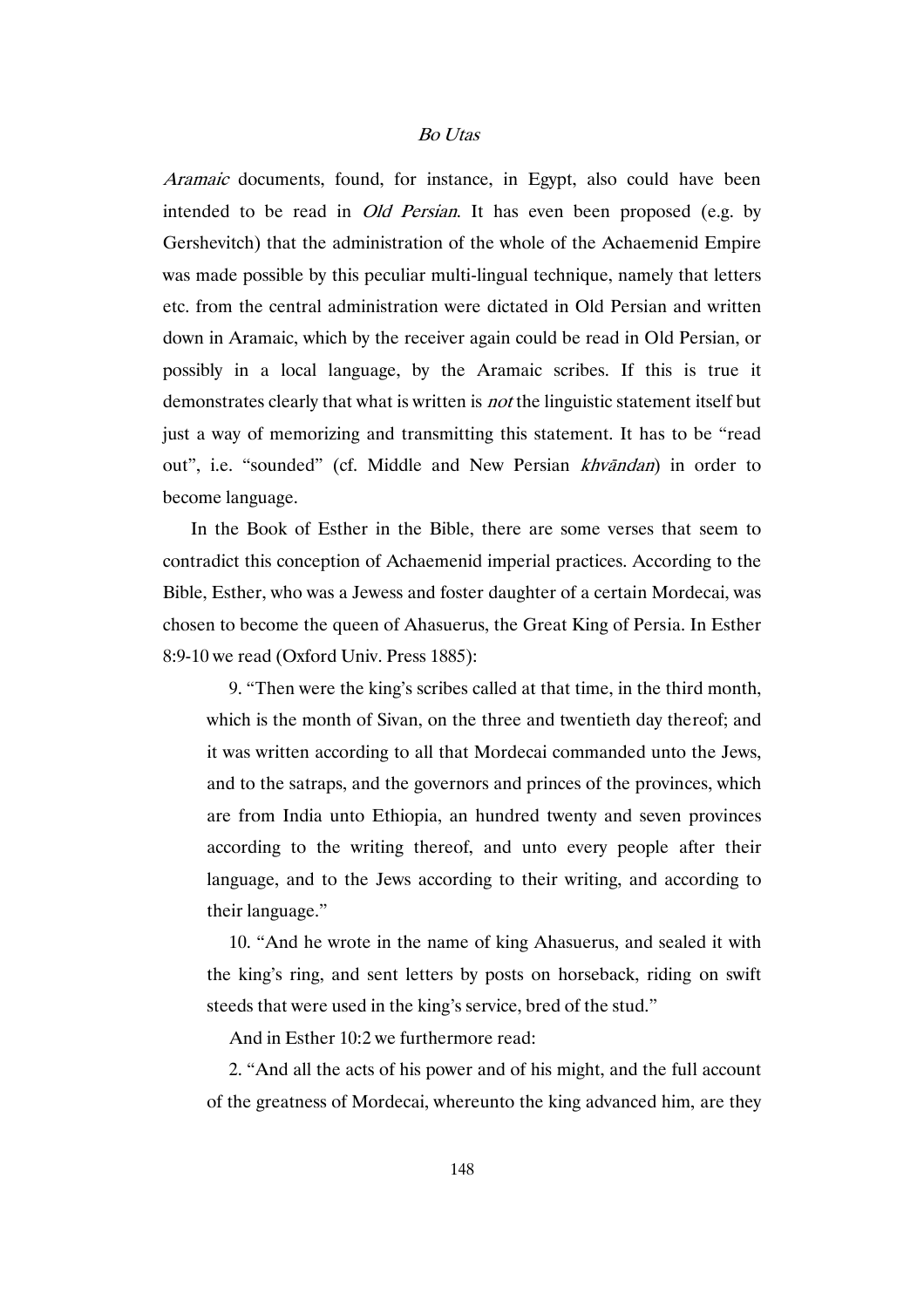not written in the book of the chronicles of the kings of Media and Persia?"

"An hundred twenty and seven provinces according to the writing thereof, and unto every people after their language"! This seems irrefutable. However, from a strictly historical point of view, the Book of Esther seems to be more a piece of Jewish propaganda than a neutral record. There are no independent sources that even hint that these events ever took place. Neither are examples of such multi-lingual documents known to exist. King Ahasuerus is generally identified with one of the three Artaxerxes, although the Hebrew form of the name, Akhashwērōsh, is rather a distorted form of Old Persian Khshayārshan, i.e. Xerxes. The life of Xerxes is rather well documented (especially by Greek historians), and it hardly leaves room for a Queen Esther. The name Artaxerxes is rather to be found in the biblical name Artasasta (Ezra 4), a rendering of Hebrew/Aramaic Artakhshastā from Old Persian Artakhshaça (Utas 1998: 75).

Isn't the wealth of details in this story (such as "the twenty-third day of the third month", "127 provinces" and "letters sent by posts on horseback") just the kind of étoffage ("padding") that a skilful author would add in order to give an impression of authenticity? The statements on a variety of languages and writings should probably be put down to that account, too. This is the way they conceived of the Achaemenid Empire at the time when the Book of Esther was edited in the form that has reached us. On the other hand, we have no reason to doubt the existence of written records as mentioned here, "in the book of the chronicles of the kings of Media and Persia", since such chronicles are mentioned in many other sources – and they really were written.

Thus writing was used in many forms and for many purposes under the Achaemenids. This was a literate culture in many respects but it was probably oral in many more. Religion, narration and poetry (i.e. epics and songs) seem to have belonged completely to the oral sphere. The borderline between high language and spoken language (what I prefer to call "dialect", including both "sociolects" and "geolects") was thus not to be found between what was written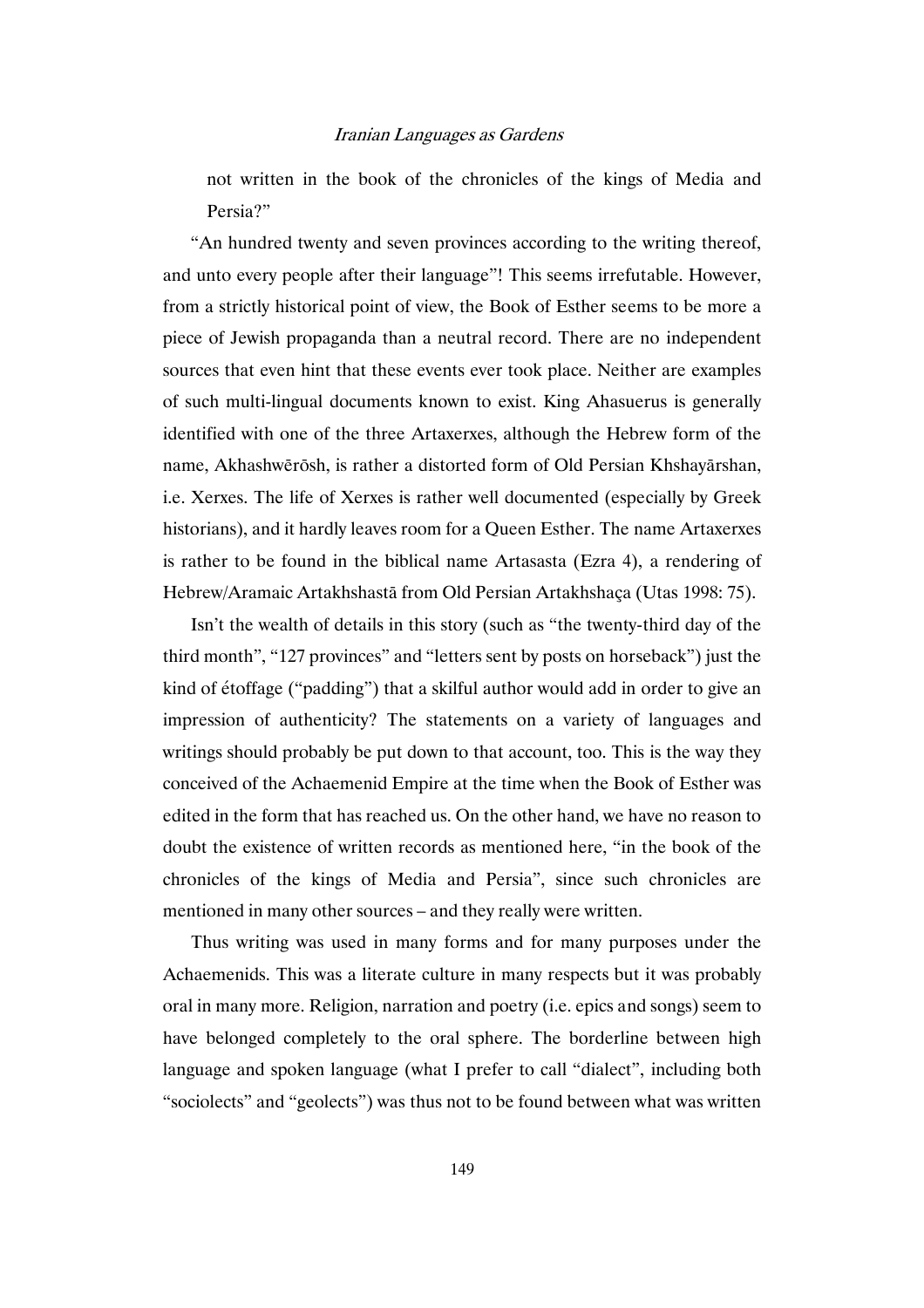and what was not written but between the kind of statements that were purposely formulated in a standardized language suitable for memorization and recording, on one hand, and spontaneous speech used in direct social interaction, on the other hand. The first kind was what we may find within the walls of the language garden, while the second kind was the wild vegetation growing outside (a "langue sauvage" one might say; cf. Utas 2005: 66-67).

What happened to the imperial chancelleries when Alexander the Great conquered Susa, Hamadan and Persepolis around 330 BCE? The fact that he chose Babylon as the capital of his new empire suggests that he was not trying to impose Greek language and Greek culture on this age-old imperial center. Alexander and his generals most probably continued to administrate the previously Achaemenid provinces through the inherited, basically Aramaicwriting scribal institutions. There is so little material about these processes in Iran under the Seleucids that it is difficult to judge how far the introduction of Greek went, but the Aramaic scribal traditions seem to have survived until the Arsacids took over Iran (around 250 BCE). At that time a new high language appeared, which was also put to writing. Here again we have no real information on how this came about. The development of a spoken Parthian dialect (of a north-western type) to become a high language was obviously a collective process, although to a certain extent it must have been based on linguistic analysis and conscious politics.

Where were the language masters of those days? One kind was found in the chancelleries, where the time-sanctioned scribal methods were still in use. The scribes had to invent a way to write the new royal language. Their solution seems to have been that they wrote Aramaic but added minor phonetic instructions ("complements") that could help a reader retrieve the original Parthian wording – in important documents certainly *verbatim*. This did not only put constraints on the technique of the scribes but also on the language that was to be memorized, i.e. written down. Variations in declination and conjugation, as well as in the use of prepositions and conjunctions, had to be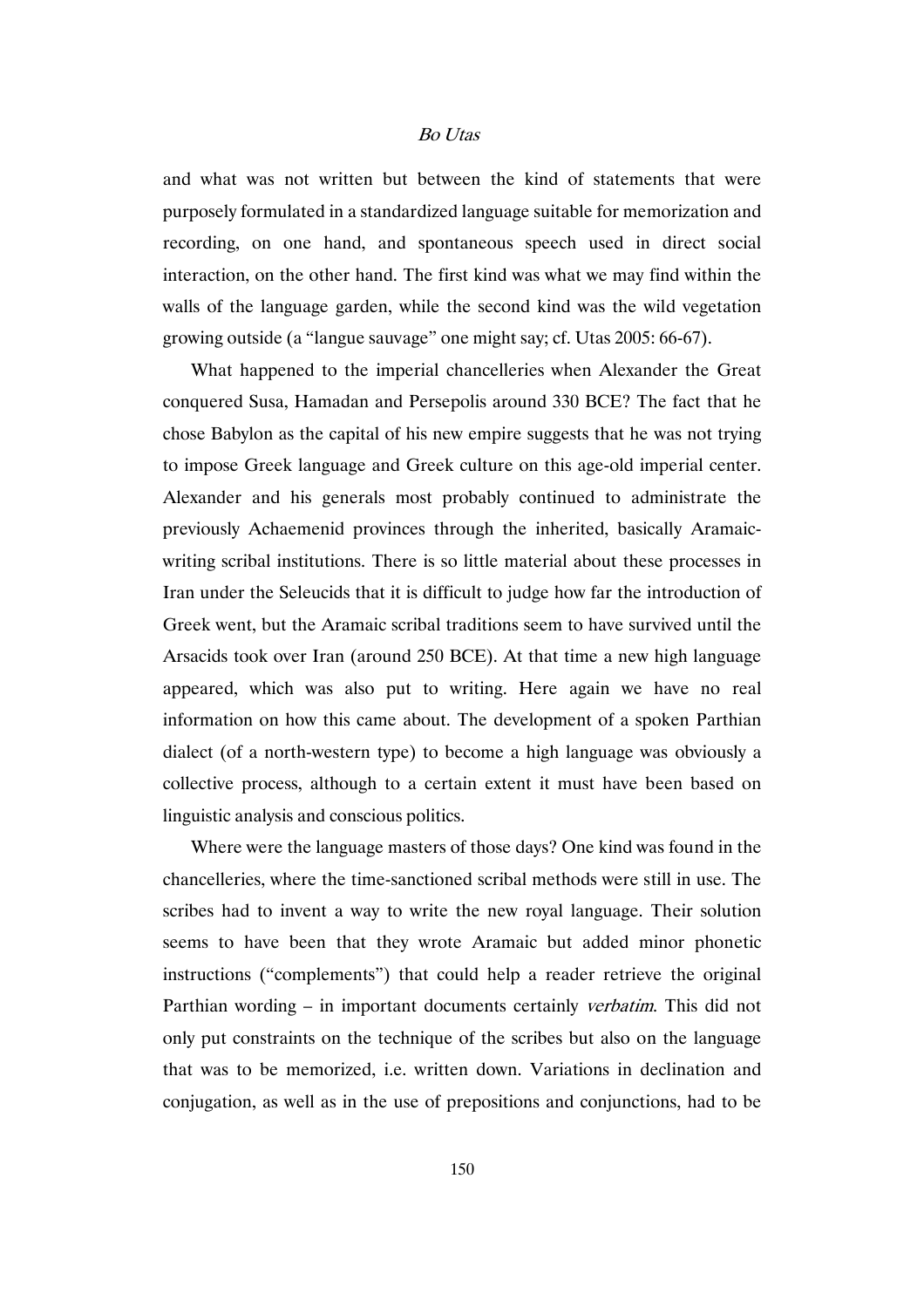minimized. Here strict language gardeners were certainly needed. Unfortunately, we do not have much material to substantiate this hypothesis, but a good example is found in the so-called Awroman documents, a set of legal texts written in the first century CE. Except for a few Iranian names, these documents are written in something that looks almost completely like Aramaic. Only a few complements placed after verbal forms indicate that these documents were intended to be read in Parthian (Nyberg 1923). On the other hand, there are no substantial texts written in straight Parthian preserved from Arsacid times. What we have is mainly coin legends and accounts on ostraca. For more comprehensive texts written directly in Parthian we must go to the next dynasty, to the Parthian parallel texts found in Sasanian inscriptions, and, of course, to the Manichean texts found in East Turkestan (especially Turfan).

We know much more about the next step in the development of Iranian high languages. Again, a provincial governor in Pars led to the fall of the mighty empire. The House of Sasan replaced the Arsacid dynasty. Like the Achaemenid Cyrus long before him, Ardashir, the governor of Pars, brought his local language, Middle Persian, to the center of power. It is hard to say how far this was already a standardized language, and it is also difficult to define more precisely the relation between this Middle Persian of Central Iran in the third century CE and the Old Persian of the waning Achaemenid Empire at the beginning of the third century BCE. There were around 550 years of unknown development in between, and by the time of Ardashir there was probably no living knowledge of the Old Persian writing system and the language that was recorded in the inscriptions that still could be seen on the walls of rocks and other remaining monuments from Achaemenid times.

Was the Middle Persian that became the state language of the Sasanian Empire mainly a standardization of a local spoken dialect in the Province of Pars or was it rather an inherited linguistic-cultural-political system that had developed continually through these 500 years – in spite of all political reversals and national disasters? The former alternative is nearest at hand, but on its own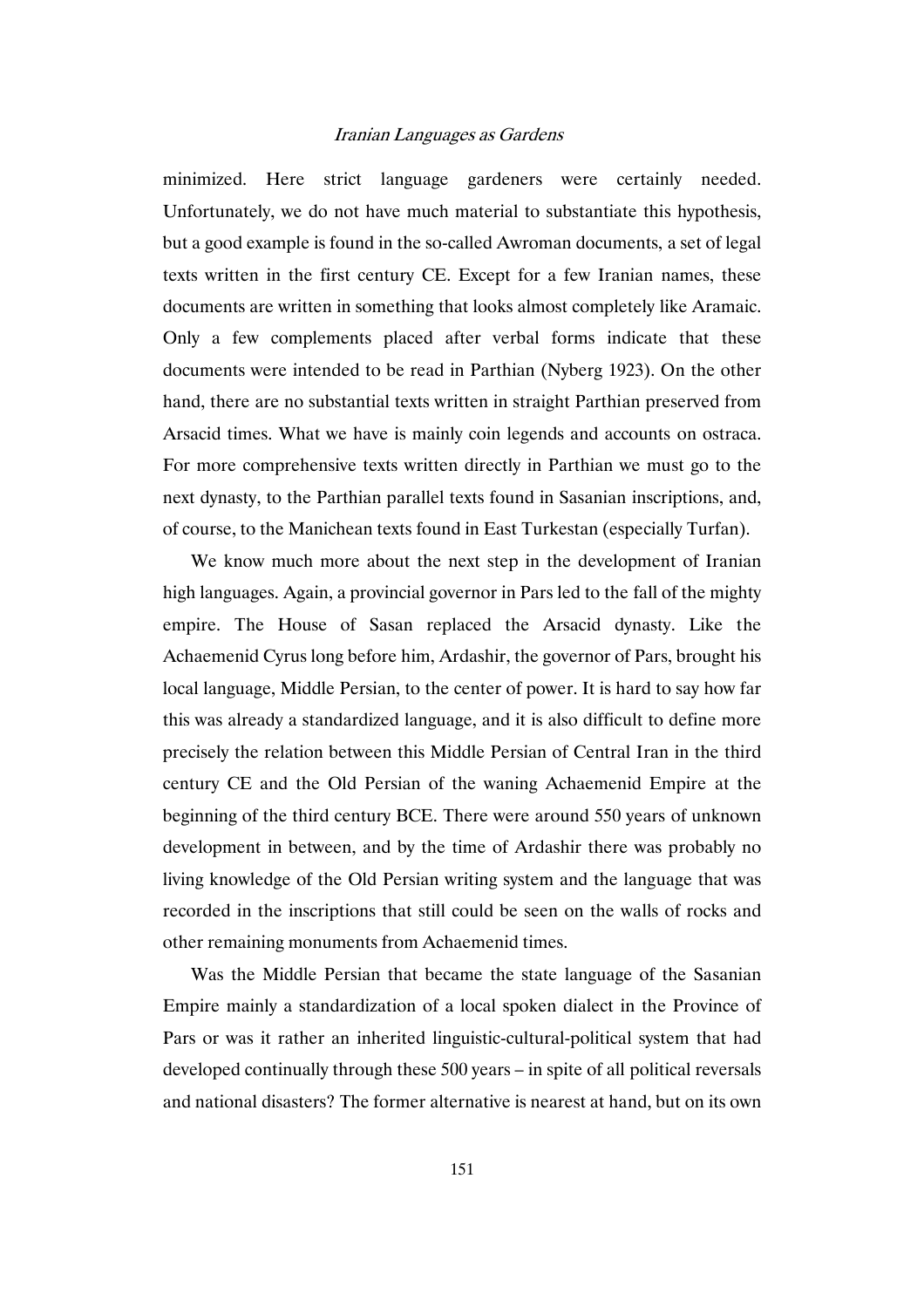it is hardly sufficient to explain that there are parallels in conceptualizations, forms of expression and perhaps also in grammaticalization that point to some kind of continuity. This may be demonstrated by the similarities as regards contents, disposition and phrasing that we can find between the great tri-lingual Bisutun inscription of Darius and the likewise tri-lingual inscription of the second Sasanian king, Shapur, at Naqsh-i Rustam. It is especially interesting to note that the scheme and mode of representation of these inscriptions are also found in monuments in adjacent empires, namely the rock inscriptions of the Indian Maurya king Ashoka from around 300 BCE and the so-called Monumentum Ancyranum, a bi-lingual inscription (in Greek and Latin) set up by the Roman emperor Augustus at the very beginning of our era (Pollock 2005: 415-422). The inscription of Augustus is also known as Res Gestae Divi Augusti ("Achievements of the Divine Augustus"), and this parallelism obviously induced André Maricq (1958), who published the three versions of the Naqsh-i Rustam inscription, to call the latter Res Gestae Divi Sapori ("Achievements [kārnāma!] of the Divine Shapur").

This Sasanian Middle Persian was not any longer written as Aramaic, but still with a development of the Aramaic alphabet. As regards the Middle Persian writing system ("Pahlavi"), there is every reason to apply the definition of writing by the Swedish poet Ekelöf that was quoted above: "A text, of any kind, is nothing but a sort of musical score of ideograms combined with phonetic instructions." Although it was not meant like that, this is a good description of the Pahlavi writing system, in which we talk of "ideograms" (also called "heterograms", "allograms" or "aramaeograms") supplemented with phonetic annotations in the form of Iranian endings and other supplementing morphemes that indicate how the respective word should be read out (khwand-, i.e. called, sounded). This peculiar hybrid way of writing must have emerged by gradual Iranization of an originally completely Aramaic way of writing (an 'alloglottography,' the term used by Gershevitch) Old Persian, Parthian, Middle Persian and probably also Sogdian.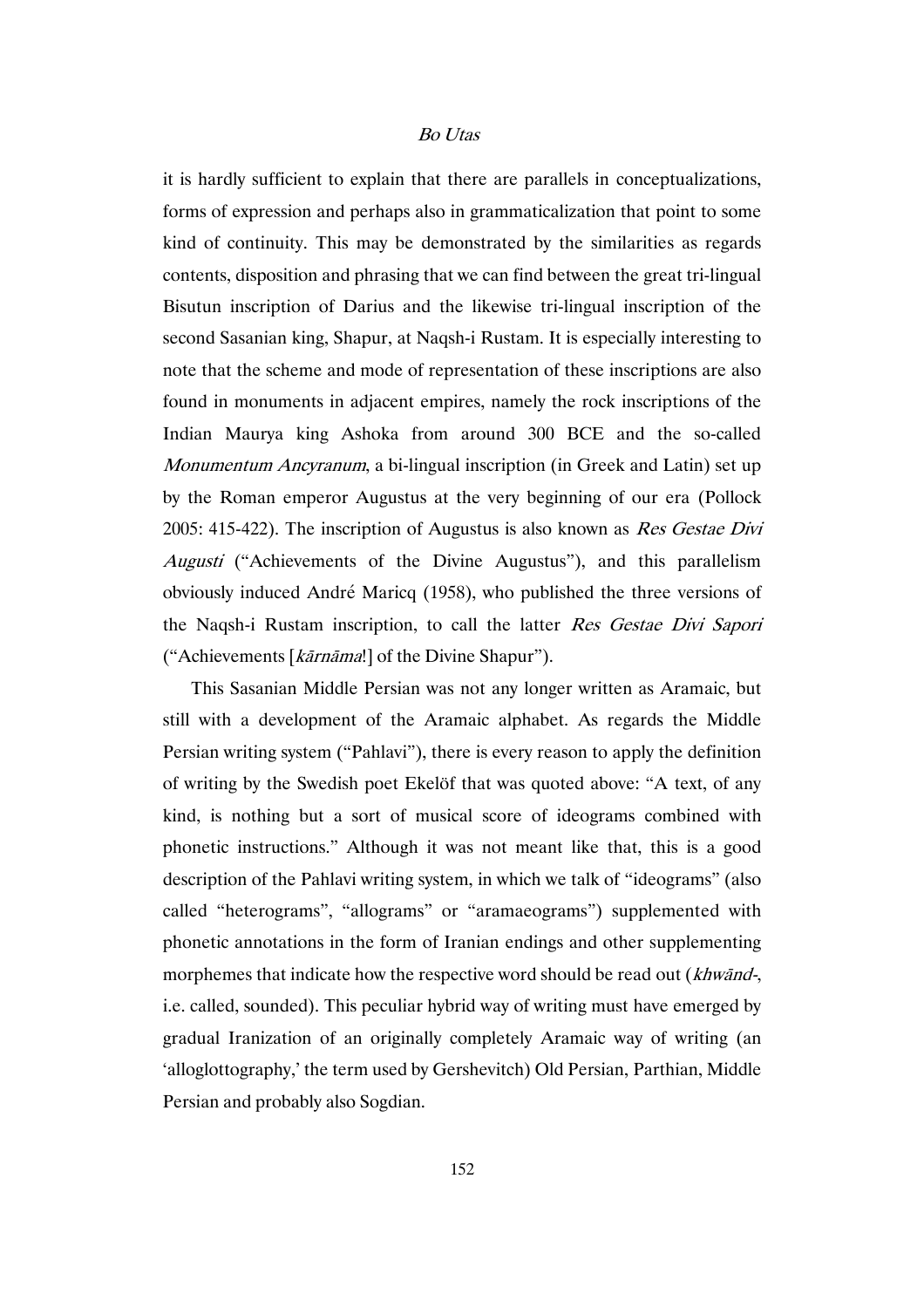When Aramaic was regularly written in order to record one and the same Iranian language, it was natural to introduce auxiliary phonetic elements. Gradually, the scribes for the sake of simplification started to write whole Iranian (Middle Persian) words in phonetic writing, and soon we had the mixture of Aramaic and Persian elements that we see in the Sasanian texts, both in the official inscriptions and in the Zoroastrian books. Thus the writing remained a kind of musical score that only specialists could interpret, so that not only the wildly flourishing dialects but also the neatly walled-in language gardens remain difficult to access for us. We only see them "in a mirror darkly", as it says in the Bible (1 Cor. 13:12). Legends, stories, epics, songs and court poetry obviously remained oral all through Sasanian times. Only with the advent of Islam – and especially with the art of papermaking a couple of centuries later - did this start to change.

New Persian is a peculiar sort of language garden. It rose from the ashes of the Sasanian Empire as a language for the new Muslims, a language that was both truly Islamic and truly Iranian. During the  $8<sup>th</sup>$  century, Arabic substituted Middle Persian in the administration, and Middle Persian lived on mainly as the religious language of the shrinking Zoroastrian community. The process that led to the emergence of a new Persian high language, which also became a written language, has been much discussed, not least in a series of important articles by Gilbert Lazard, collected in a volume entitled La formation de la langue Persane (1995), and Iranian scholars like 'Alī Ashraf Ṣādiqī (1359?), but this process is still far from clear. Old Persian, Parthian and Middle Persian had grown from an identifiable dialect basis and in a specific imperial tradition. The dialect basis of New Persian – if there was one – is not at all clear, and the Iranian imperial tradition was for a long time broken by the Arabic-Islamic Caliphate. Of course, the Caliphate gradually absorbed much of both Iranian and Byzantine royal traditions, but before that it brought about a complete break in the rule of Iran.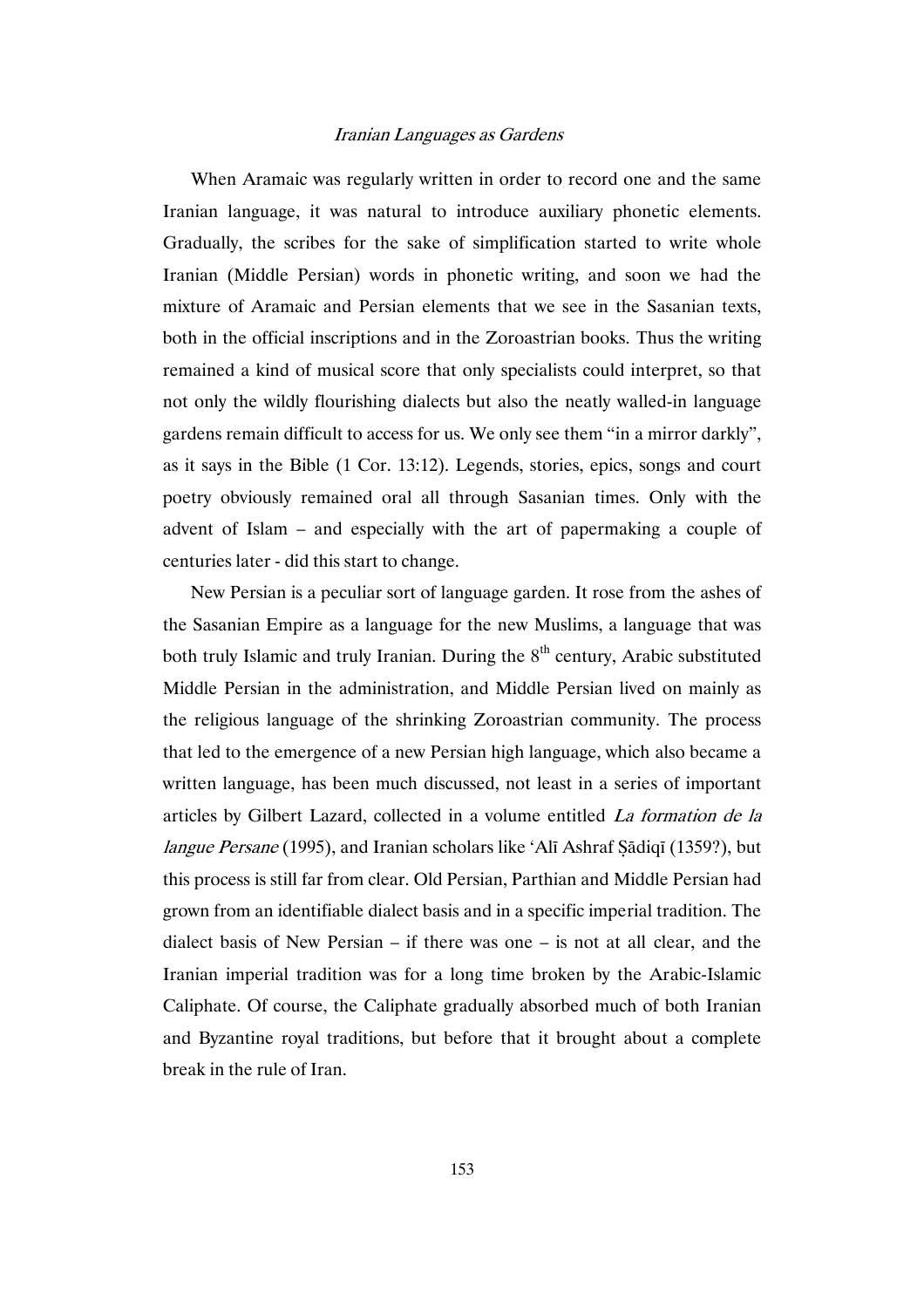As for the dialect basis of New Persian, there have been many suggestions. The traditional approach is to regard New Persian as a more or less regular continuation of late Middle Persian, as it was used in the Sasanian court, i.e. as a natural change of written language under the influence of developments in educated spoken language. In many articles Gilbert Lazard (1995) has developed a quite ingenious model for this. He argues that there were two main varieties of Persian at the end of the Sasanian era. One of them was a natural continuation of the old dialect of Fars (Pars) that in the beginning of the Muslim period was known as Pārsī and was used in the central and southern parts of Iran, and the other was a heavily parthianized variety that was used in and around the Sasanian court and thus called Darī, the court language. This Pārsī was written only to a small extent, but is documented in an interlinear Qur'an translation (Qur'ān-i Quds, publ. by 'Alī Ravāqī 1364) that according to its editor and Gilbert Lazard (1995: 143) was written in Sistan. Darī, on the other hand, was in wide use in the northern and north-eastern parts of the empire and became, again according to Lazard, the basis for the emerging new Persian. One argument for this is that we find the beginnings of Persian literature (i.e. mainly poetry) in the north-east, in Khorasan and Transoxania.

This is certainly a strong hypothesis, but it seems to me that it does not take full account of the differences between dialects (i.e. spoken language), on one hand, and what I here call high language and written language on the other. The two "varieties" of Lazard, Pārsī and Darī, could only have been a small part of a very complicated dialect map, and the path from spoken language to a standardized high, and eventually written, language must be quite long. Therefore, as I see it, and considering the principal difference between high language (which, of course, also may appear in formalized speech) and genuine spoken language used in dialects that are not neatly separated from each other, the process that led to the formation of New Persian, as we know it, is still enigmatic.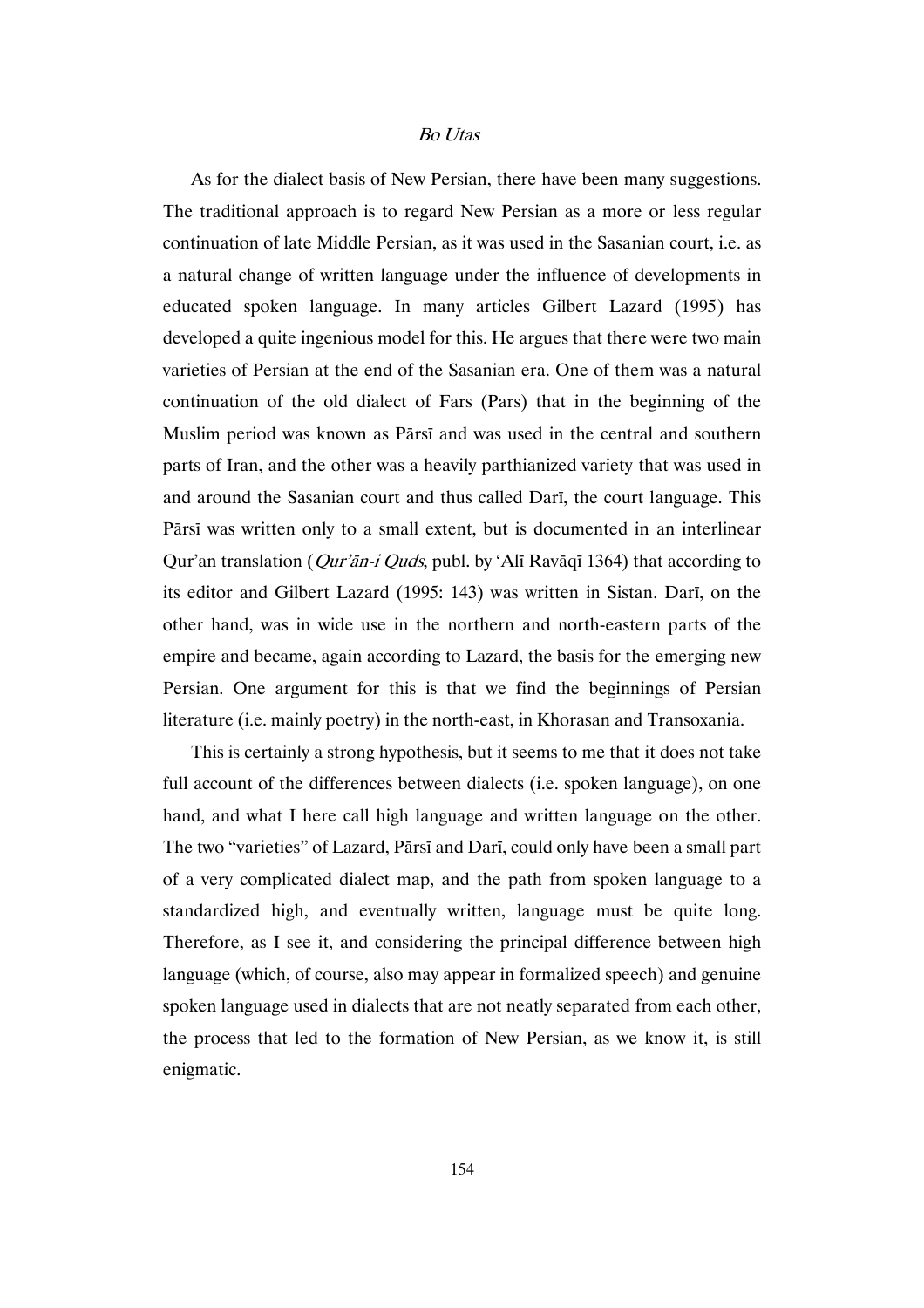If, hypothetically, there never was any specific basic dialect, neither late Sasanian educated speech, nor some other prestige variety, what process could have led to the emergence of this new language? The earliest form of New Persian that we can discern seems to have been a structurally quite simple language. There are some indications that it first came in use in the  $8<sup>th</sup>$  century among the new Muslims in Khorasan and Central Asia, who were speakers of both Iranian and non-Iranian dialects. The oldest reasonably substantial New Persian that we know of is a letter in Hebrew writing written by a merchant in far-off Singkiang. The fragment in question was found at the ruin site of Dandān Uiliq in the Taklamakan desert (Utas 1968).<sup>2</sup> This early New Persian seems to have been put together with very simple elements, taken from Sasanian Persian but also from Parthian (and other north-western dialects) as well as Sogdian, which after all was the pre-Islamic *lingua franca* along the trade routes in the east. Perhaps there were no language masters around at that time, just practically inclined merchants and caravaneers who had to make themselves understood across all dialect differences.

This new language signaled that it belonged to the Muslim cultural sphere by introducing great numbers of Arabic loan words and, eventually, by being written with the Arabic alphabet. It was *not*, however, created in order to express the new religion. Arabic remained the language of Islam – only much later Persian became a kind of "substitute Arabic" for a specific form of Islam, namely Sufism. On an earlier occasion, I have suggested that the emergence of New Persian might be seen as the result of a process similar to what we nowadays know as "pidginization" or "creolization" (Utas 2006: 241-251). Lars Johanson (1992: 122) has instead suggested "a leveling through koineization". The latter suggestion again seems to presuppose some kind of basic language or dialect. In a forthcoming article, "On differences between Middle and New

 $2^2$  Another very similar letter has since been found (personal communication from P.O. Skjærvø).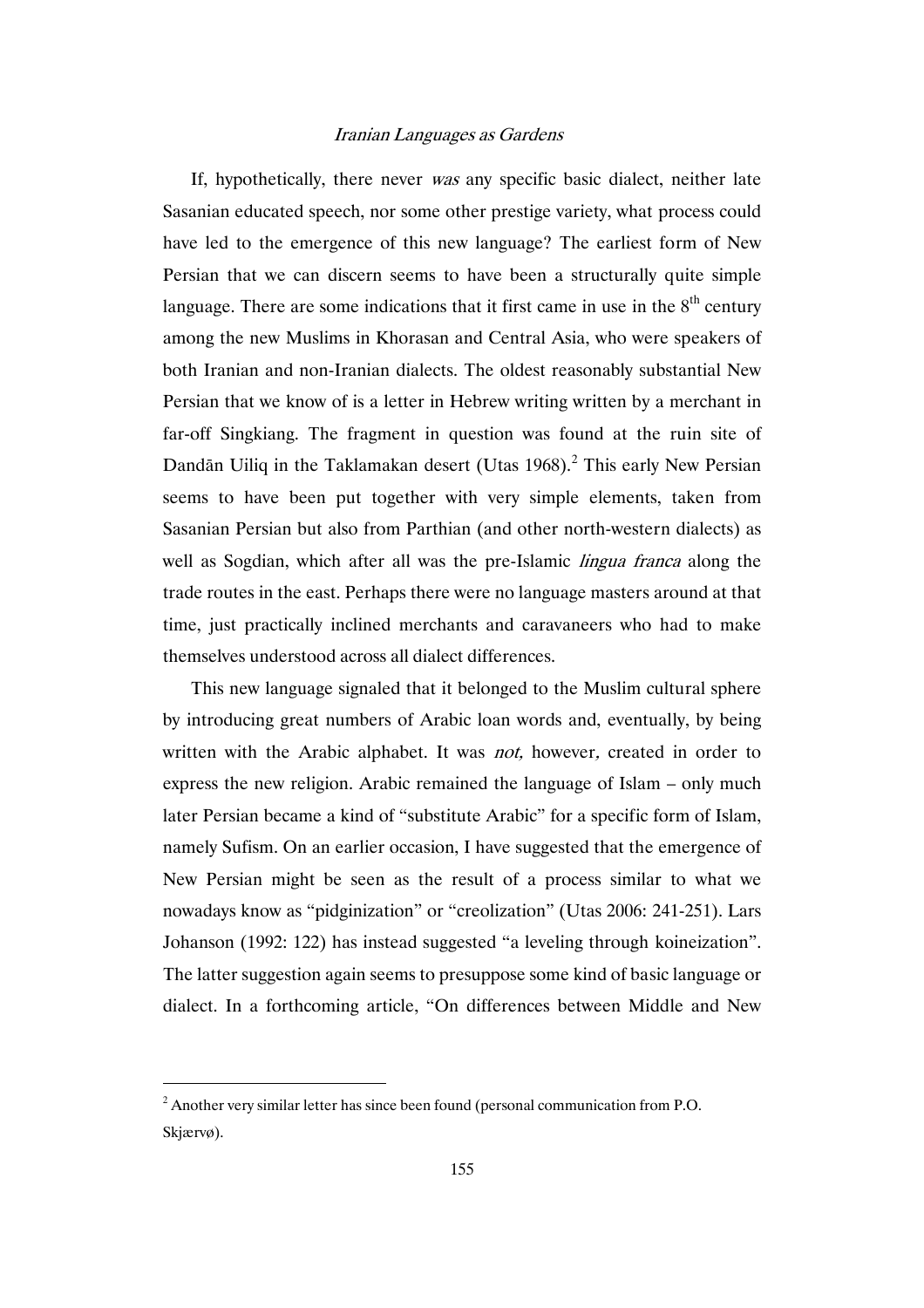Persian",<sup>3</sup> I have reconsidered this matter and modified my ideas about a pidgin-creole type of origin of New Persian. This is certainly a quite new language in many respects, but there are also so many uninterrupted connections back to Middle Persian that there ought to have been some common basis for this new koineization.

At a somewhat later stage of the development of Persian we can, for the first time, discern some of the language masters that were involved. The Samanid dynasty, which created a practically independent state in northeastern Iran from the end of the  $9<sup>th</sup>$  century CE with the old Sogdian center Samarkand as its capital, adopted this newly arisen Persian koine. During the Amir Naṣr b. Aḥmad (914-42) we see two grand viziers, Abū 'Abdu'llāh Jaihānī (914-22 and 938-41) och Abu'l-Faḍl Bal'amī (922-38), who both systematically furthered Persian literature, as well as scholarship and science written in Persian. Both of them patronized the legendary poet Rūdakī (d. 941), who developed all the main genres of classical Persian poetry and finally integrated Arabic poetics ('arūd) in Persian literary practice. Jaihānī himself furthermore wrote geographic and astronomic treatises in Persian. One generation later Abu'l-Faḍl Bal'amī's son, Abū 'Alī Muḥammad Bal'amī, was the grand vizier of the Amir Manṣūr b. Nūḥ (961-976), and through their common efforts a number of central Arabic works were translated into Persian, prominently the Ta'rīkh (World History) of Ṭabarī (abridged and translated by Bal'amī himself) and his Tafsīr (Qur'an commentary). This looks very much like conscious language planning (long before the term was invented), since it took place at the same time as a change was made from Arabic to Persian as administrative language.

Through contacts with China (through Chinese prisoners of war) at the end of the  $8<sup>th</sup>$  century CE, the art of papermaking became known in Muslim Central Asia. Samarkand became the center for papermaking and remained so for

<sup>&</sup>lt;sup>3</sup> Read at the Workshop "Turco-Iranica: Language and History" at the Swedish Collegium for Advanced Study in Uppsala, May 20-22, 2006.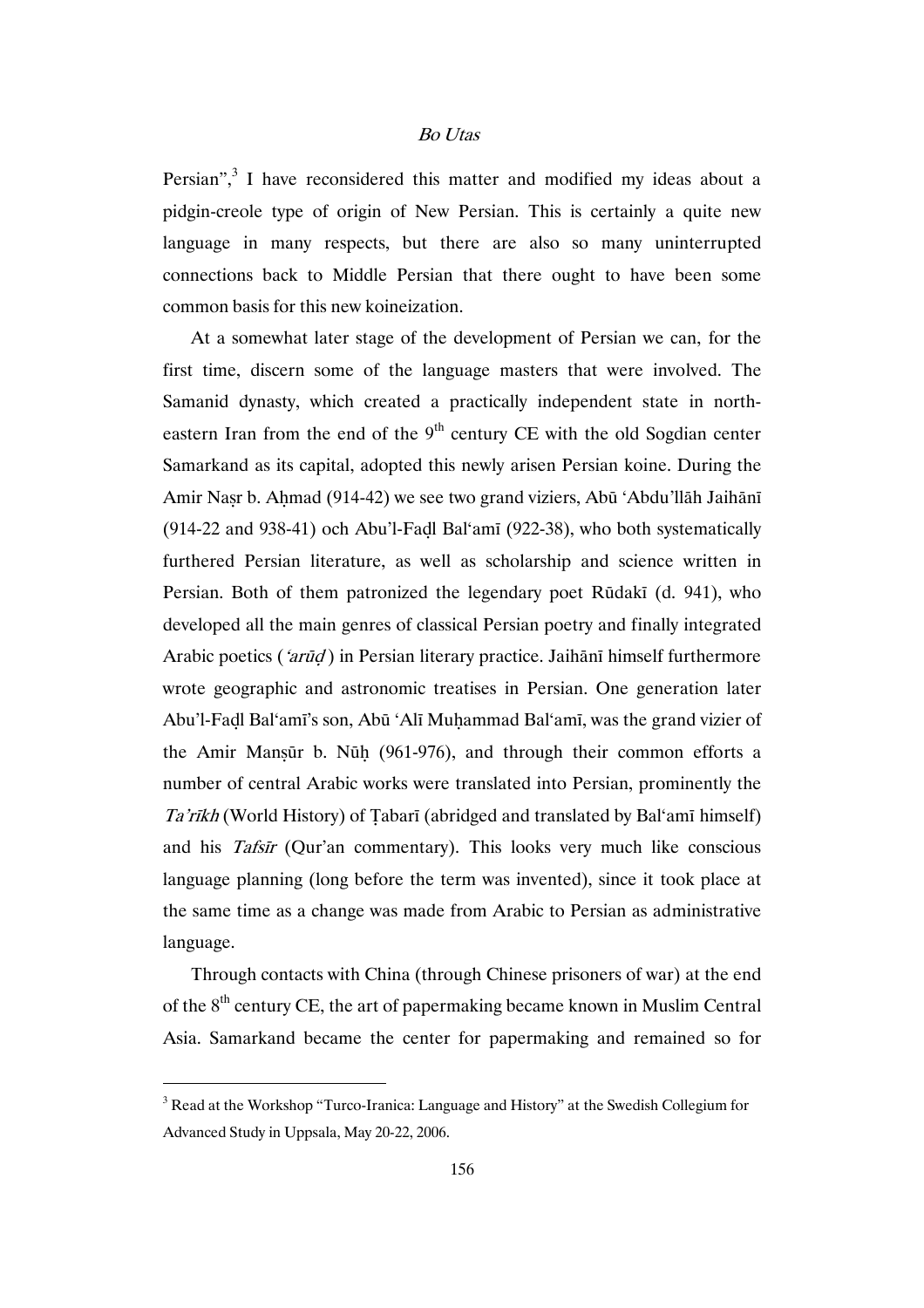centuries). It thus became possible to produce written documents and books on a quite new scale. Cultural expressions ("texts") that had been oral since time immemorial became scriptory. This meant great changes especially for poetry that earlier had been completely oral and now became something of a nucleus of Persian cultural-linguistic identity. Writing came closer to high language in a new way. To write and read was not any more the concern solely of professional scribes and administrators. For the first time it became possible to mistake the writing for the language, but that did *not* mean that the gap between the high language and the dialects (i.e. what people used between themselves in ordinary practical communication) decreased. All the dignitaries, officials, generals, tax-collectors, preachers, judges, poets and scholars who used the Persian high language in their public activities had their own home-dialects, which probably more often than not differed considerably from official Persian (Southwest-Iranian, Northwest-Iranian, East-Iranian dialects, and Semitic, like Arabic and Aramaic, as well as various kinds of Turkish).

Through the achievements of the  $9<sup>th</sup>$  and  $10<sup>th</sup>$  centuries the simple medium of communication known as Darī had developed and been refined into an efficient instrument for administration and an artful literary language. Under language masters like Rūdakī, Jaihānī and father and son Bal'amī, a new language garden had been laid out, which was to flourish for more than a millennium to come, not only in Iran proper (whatever that was), but also far outside: on the Indian sub-continent, in Central Asia, and by and by in Turkish Anatolia, even as far as Bosnia. In contrast to its predecessors, Middle and Old Persian, this new Persian was originally not motivated by political (imperial) needs, but was an independent cultural creation which was used, and is still being used, in many countries and under various political systems. Not until the period of the Safavids in the  $16<sup>th</sup>$  century, was it tied to a state of "Iran", but even then it was rather the religion (Twelve-Imam Shi'a) than the language that was the mainstay of a separate Iranian identity.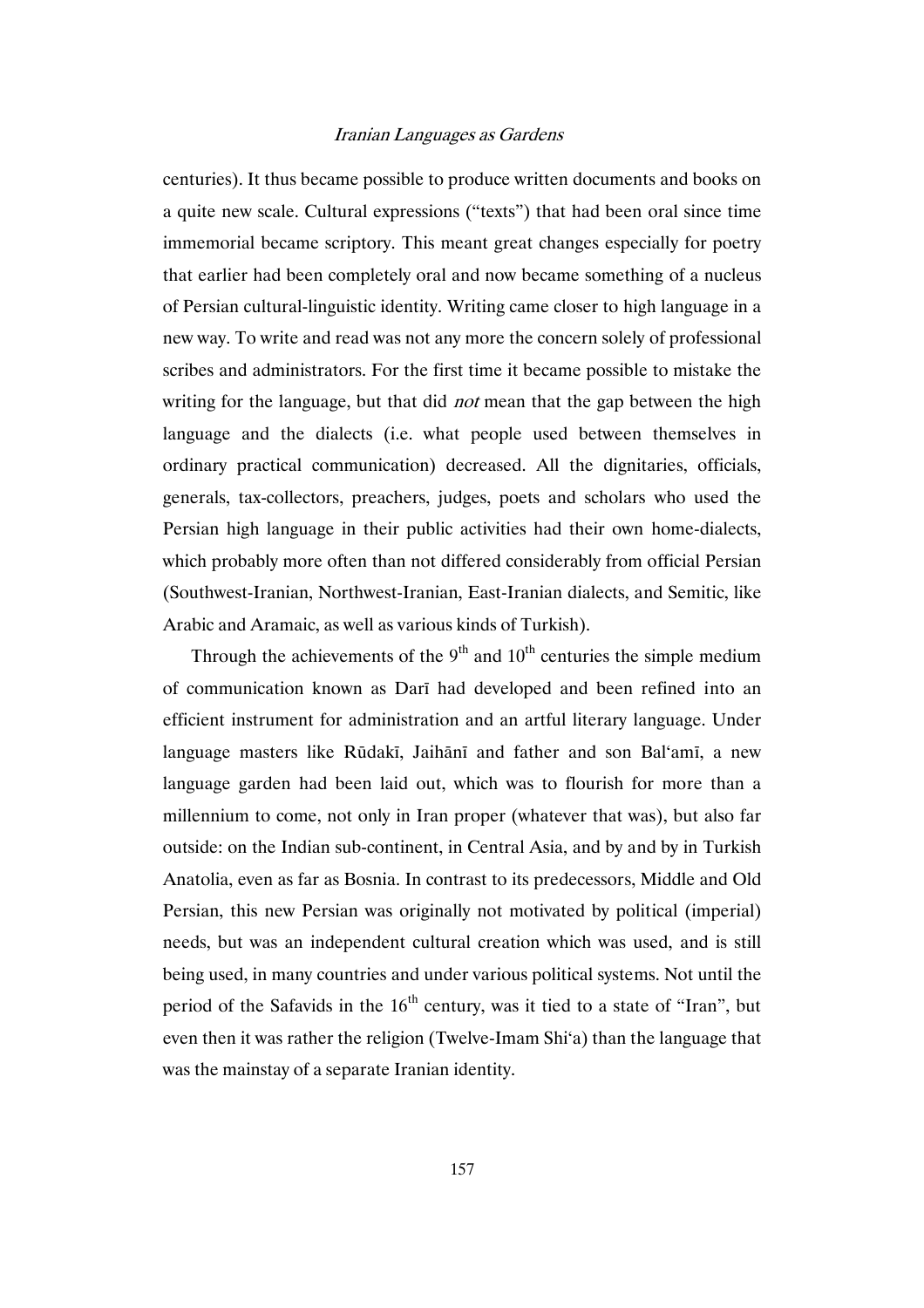Today it has become natural to regard Persian as the national language of the present state of Iran. This idea seems to be fostered by an imported type of nationalism. As a consequence, it is common in political contexts to regard all varieties, dialects and even languages used in Iran as dialects of this national language, Persian – be it Khorāsānī, Gīlakī, Māzandarānī, Balōchī, Kurdish or even (in extreme cases) non-Iranian languages like Turkic Āzarī and Aramaic Āshurī. This, of course, may have very negative effects for the status and preservation of those dialects/languages. On the other hand, this has made Afghan and Tajik Persian fatherless, thus making it necessary to construct them as separate state languages and name them respectively Darī and Tājīkī.

From a historical point of view the Persian language is not an exclusively Iranian national concern. It is something much wider. It is a cultural creation of an exceptional kind that has played a central role in large parts of Asia during a millennium. It is a fragrant language garden, created, cultivated, pruned and refined through many centuries by "gardeners" of multifarious origins. It is a delightful abode on this earth – or as a small boy once said to me in the bazaar of Tashkurgan in Sinkiang: fārsī shīrīn-ast, "Persian is sweet".<sup>4</sup>

[This article is a slightly expanded English version of a lecture that I delivered in Swedish at Uppsala University on June 4, 2003, and that was published with the title "Trädgårdsmästaren och de iranska språken" in Annales Societatis Litterarum Humaniorum Regiae Upsaliensis, Year book 2002, Uppsala 2004, pp. 139-150.]

# References

- Athenaeus (1950). *The Deipnosophists*, with an English trans. by C. B. Gulick, London.
- Bartholomae, Christian (1904). Altiranisches Wörterbuch, Strassburg: Karl J. Trübner.

 $4$  The boy really used this expression and not the more well-known *fārsī shikar-ast* "Persian is sugar".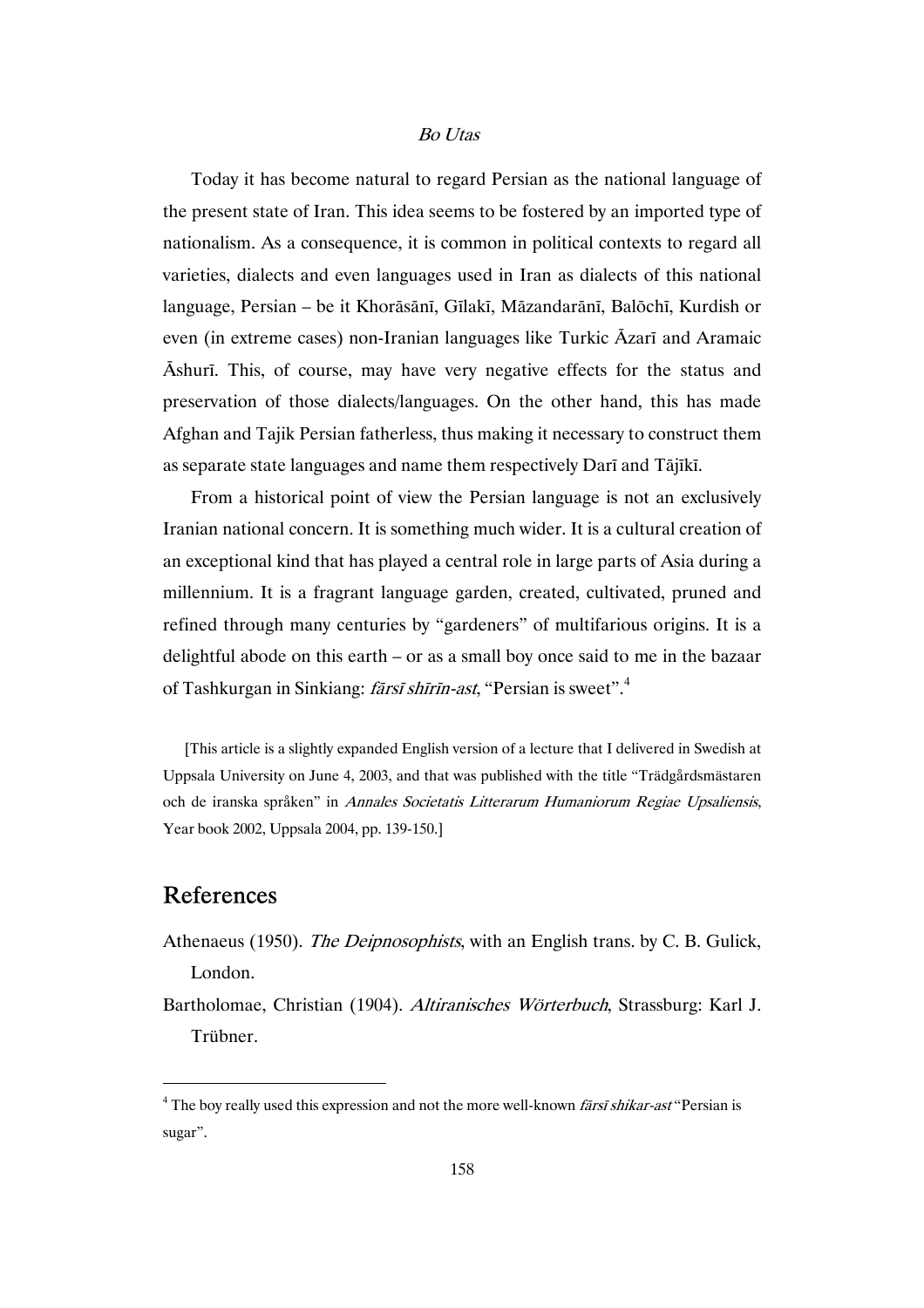- Ekelöf, Gunnar (1971). En självbiografi. Efterlämnade brev och anteckningar, Stockholm: Bonniers.
- Gershevitch, Ilya (1979). "The alloglottography of Old Persian", in Transactions of the Philological Society, pp. 114-190.
- Greenfield, Jonas (1985). "Aramaic in the Achaemenien Empire", in Cambridge History of Iran, 2: The Median and Achaemenian Periods, Cambridge: Cambridge University Press, pp. 698-713.
- Horn, Paul (1893). Grundriss der neupersischen Etymologie, Strassburg: Karl J. Trübner.
- Johanson, Lars (1992). Strukturelle Faktoren in türkischen Sprachkontakten, Stuttgart: Steiner (= Sitzungsberichte der Wissenschaftlichen Gesellschaft an der Johann Wolfgang Goethe-Universität Frankfurt am Main, XXIX, Nr. 5).
- Lazard, Gilbert (1995). La formation de la langue Persane, Paris: Peeters (= Travaux et mémoires de l'Institut d'études iraniennes, 1).
- Maricq, André (1958). "Classica et Orientalia. 5: Res gestae Divi Sapori", in Syria 35, pp. 295-360.
- Nyberg, H. S. (1923). "The Pahlavi Documents from Avromân", in Le Monde Oriental 17:2-3, pp. 182-230.
- Pollock, Sheldon (2005). "Axialism and Empire", in Arnasson, Johann P., Eisenstadt, S.N. and Wittrock, Björn, Axial Civilizations and World History, Leiden-Boston: Brill (= Jerusalem Studies in Religion and Culture, 4), pp. 397-450.
- Qur'ān-i Quds (1364). Kuhantarīn bar-gardān-i Qur'ān bih fārsī, pazhūhish-i Duktur 'Alī-yi Ravāqī. Tehran: Mu'assasa-yi Farhangī-yi Shahīd Muhammad-i Ravāqī, 2 vol.
- Ringbom, Lars-Ivar (1951). Graltempel und Paradies. Beziehungen zwischen Iran und Europa im Mittelalter, Stockholm (= Kungl. Vitterhets Historie och Antikvitets Akademiens Handlingar, 73).